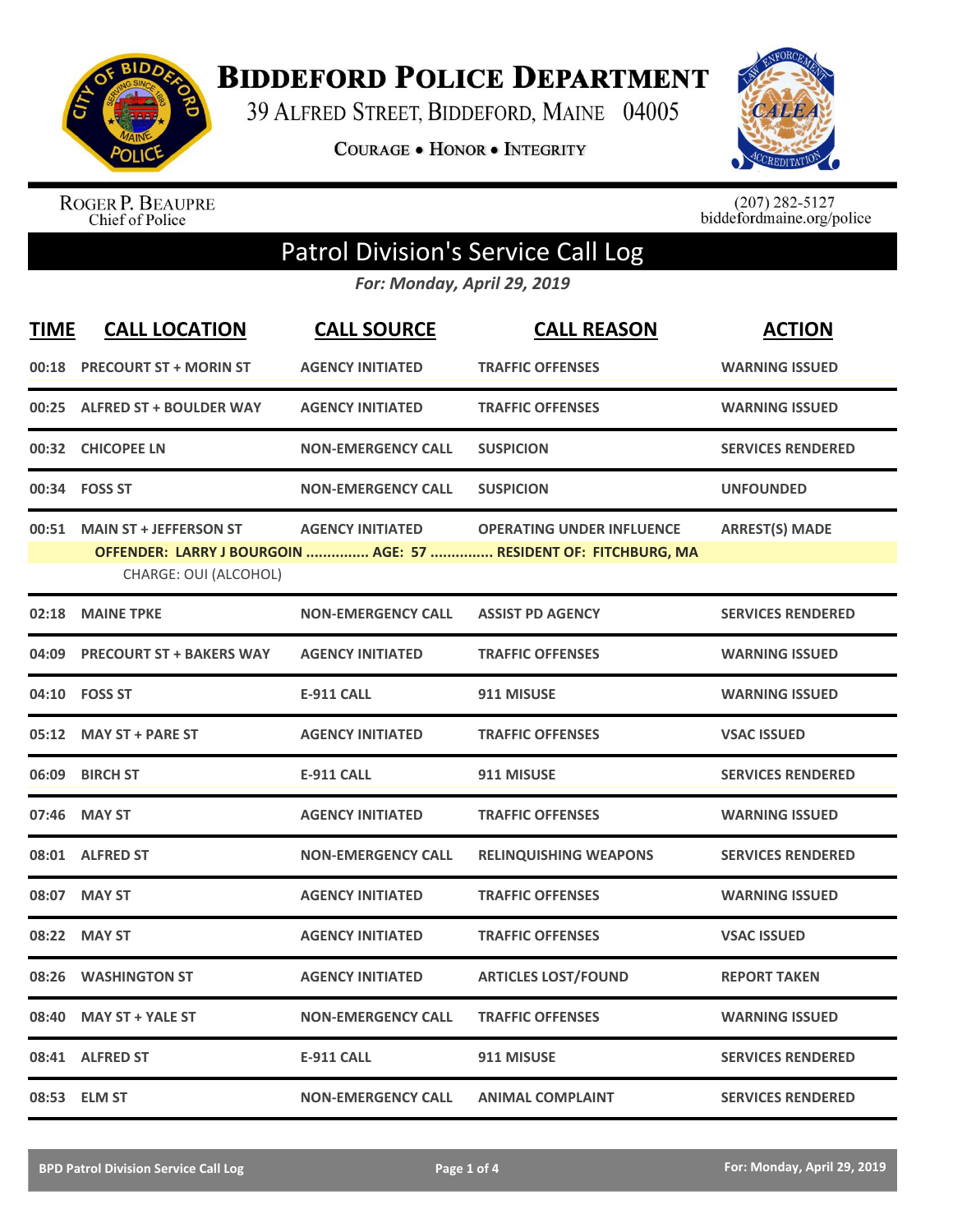| <b>TIME</b> | <b>CALL LOCATION</b>        | <b>CALL SOURCE</b>        | <b>CALL REASON</b>         | <b>ACTION</b>               |
|-------------|-----------------------------|---------------------------|----------------------------|-----------------------------|
|             | 09:03 ALFRED ST             | <b>NON-EMERGENCY CALL</b> | <b>DISTURBANCE / NOISE</b> | <b>SERVICES RENDERED</b>    |
|             | 09:07 ALFRED ST             | <b>AGENCY INITIATED</b>   | <b>TRAFFIC OFFENSES</b>    | <b>WARNING ISSUED</b>       |
| 09:25       | <b>MAPLEWOOD AVE</b>        | <b>E-911 CALL</b>         | 911 MISUSE                 | <b>SERVICES RENDERED</b>    |
|             | 09:26 MAIN ST               | <b>NON-EMERGENCY CALL</b> | <b>INFO</b>                | <b>SERVICES RENDERED</b>    |
|             | 09:30 GRANITE ST            | <b>AGENCY INITIATED</b>   | <b>PAPERWORK</b>           | <b>PAPERWORK NOT SERVED</b> |
|             | 09:36 WESTERN AVE           | <b>AGENCY INITIATED</b>   | <b>PAPERWORK</b>           | <b>PAPERWORK NOT SERVED</b> |
|             | 09:36 ORCHARD ST            | <b>NON-EMERGENCY CALL</b> | <b>CRIMINAL MISCHIEF</b>   | <b>SERVICES RENDERED</b>    |
|             | 09:43 ALFRED ST             | <b>AGENCY INITIATED</b>   | <b>PAPERWORK</b>           | <b>PAPERWORK NOT SERVED</b> |
|             | 09:51 ALFRED ST + ARENA DR  | <b>AGENCY INITIATED</b>   | <b>TRAFFIC OFFENSES</b>    | <b>WARNING ISSUED</b>       |
|             | 09:59 POOL ST               | <b>AGENCY INITIATED</b>   | <b>TRAFFIC OFFENSES</b>    | <b>WARNING ISSUED</b>       |
|             | 10:11 POOL ST               | <b>AGENCY INITIATED</b>   | <b>TRAFFIC OFFENSES</b>    | <b>WARNING ISSUED</b>       |
|             | 10:18 WEST CUTTS ST         | <b>AGENCY INITIATED</b>   | <b>PAPERWORK</b>           | <b>PAPERWORK NOT SERVED</b> |
| 10:23       | <b>MAPLEWOOD AVE</b>        | <b>AGENCY INITIATED</b>   | <b>JUVENILE OFFENSES</b>   | <b>SERVICES RENDERED</b>    |
| 10:36       | <b>MAIN ST</b>              | <b>E-911 CALL</b>         | <b>ASSAULT</b>             | <b>REPORT TAKEN</b>         |
|             | 10:37 ELM ST + PINE ST      | <b>AGENCY INITIATED</b>   | <b>TRAFFIC OFFENSES</b>    | <b>VSAC ISSUED</b>          |
|             | 10:51 WESTMORE AVE          | <b>E-911 CALL</b>         | 911 MISUSE                 | <b>SERVICES RENDERED</b>    |
|             | 10:59 GLAUDE AVE            | <b>AGENCY INITIATED</b>   | <b>WARRANT ARREST</b>      | <b>NEGATIVE CONTACT</b>     |
|             | 11:24 CLEAVES ST            | <b>AGENCY INITIATED</b>   | <b>PAPERWORK</b>           | <b>PAPERWORK NOT SERVED</b> |
|             | 11:40 POOL ST               | <b>AGENCY INITIATED</b>   | <b>TRAFFIC OFFENSES</b>    | <b>VSAC ISSUED</b>          |
|             | 11:43 SOUTH ST              | <b>AGENCY INITIATED</b>   | <b>TRAFFIC OFFENSES</b>    | <b>VSAC ISSUED</b>          |
|             | <b>11:59 MAIN ST</b>        | <b>NON-EMERGENCY CALL</b> | <b>CRUISER ACCIDENT</b>    | <b>STATE FORM TAKEN</b>     |
|             | 12:15 ALFRED ST             | <b>NON-EMERGENCY CALL</b> | <b>THEFT</b>               | <b>REPORT TAKEN</b>         |
|             | 12:35 POOL ST               | <b>NON-EMERGENCY CALL</b> | <b>CHECK WELFARE</b>       | <b>NEGATIVE CONTACT</b>     |
|             | 12:53 ALFRED ST + POOL ST   | <b>WALK-IN AT STATION</b> | <b>ARTICLES LOST/FOUND</b> | <b>NO ACTION REQUIRED</b>   |
|             | 13:04 BIDDEFORD GATEWAY CTR | <b>NON-EMERGENCY CALL</b> | <b>THEFT</b>               | <b>REPORT TAKEN</b>         |
| 13:15       | <b>MORIN ST</b>             | <b>AGENCY INITIATED</b>   | <b>TRAFFIC OFFENSES</b>    | <b>VSAC ISSUED</b>          |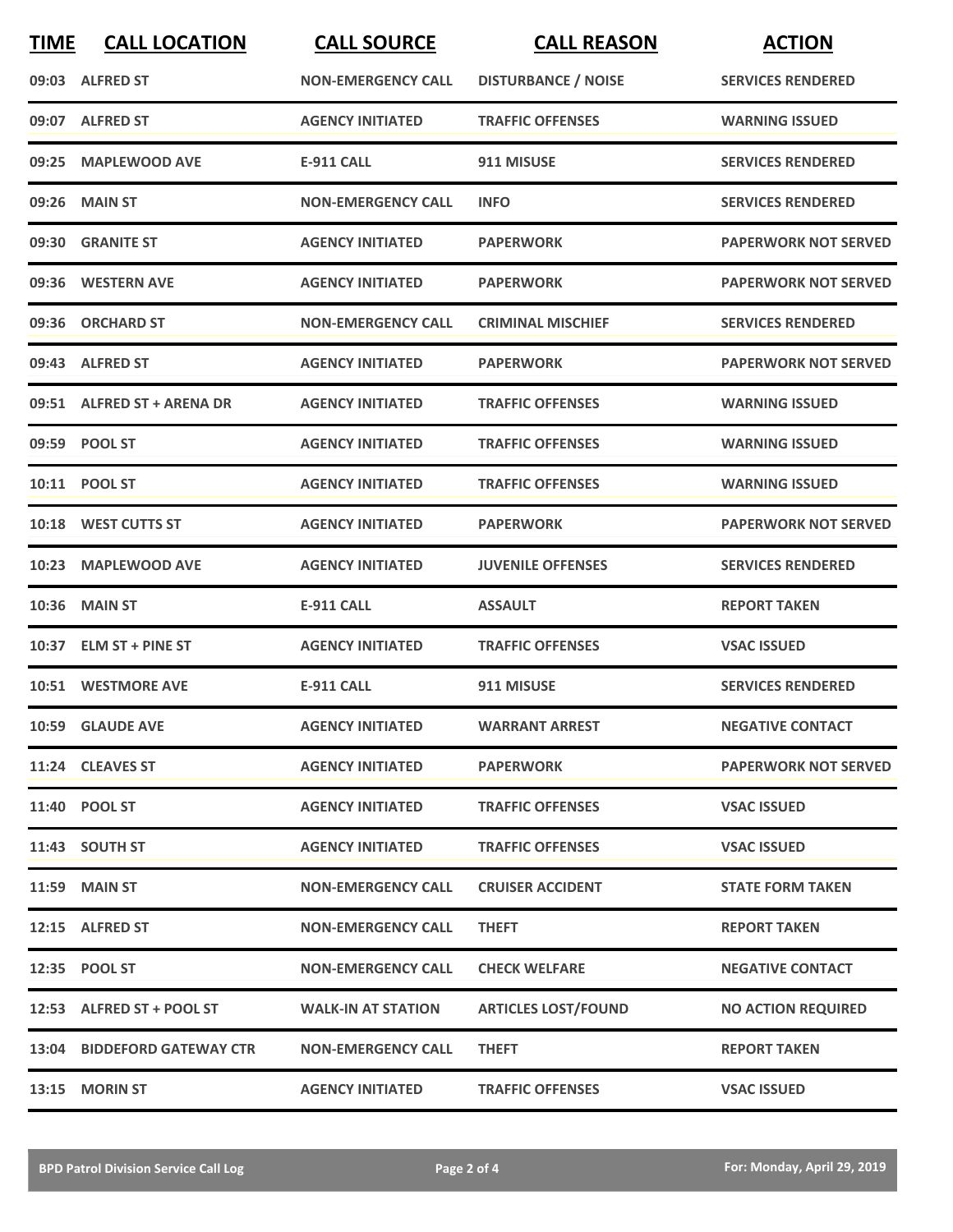| <b>TIME</b> | <b>CALL LOCATION</b>         | <b>CALL SOURCE</b>        | <b>CALL REASON</b>              | <b>ACTION</b>                |
|-------------|------------------------------|---------------------------|---------------------------------|------------------------------|
|             | 13:17 FOSS ST                | <b>E-911 CALL</b>         | <b>BURGLARY</b>                 | <b>REPORT TAKEN</b>          |
|             | 13:27 WEST ST                | <b>WALK-IN AT STATION</b> | <b>DOMESTIC COMPLAINTS</b>      | <b>REPORT TAKEN</b>          |
|             | 13:30 SOUTH ST               | <b>E-911 CALL</b>         | <b>DISTURBANCE / NOISE</b>      | <b>SERVICES RENDERED</b>     |
|             | 13:53 ALFRED ST              | <b>NON-EMERGENCY CALL</b> | <b>COURT ORDERED CHECK IN</b>   | <b>SERVICES RENDERED</b>     |
|             | 14:18 MAY ST                 | <b>E-911 CALL</b>         | 911 MISUSE                      | <b>WARNING ISSUED</b>        |
|             | 15:10 ACORN ST               | <b>NON-EMERGENCY CALL</b> | <b>DISTURBANCE / NOISE</b>      | <b>UNFOUNDED</b>             |
|             | 15:22 MAIN ST                | <b>NON-EMERGENCY CALL</b> | <b>TRESPASSING</b>              | <b>FIELD INTERVIEW</b>       |
|             | 15:24 ALFRED ST + ELM ST     | <b>AGENCY INITIATED</b>   | <b>TRAFFIC OFFENSES</b>         | <b>VSAC ISSUED</b>           |
|             | 15:35 ALFRED ST              | <b>AGENCY INITIATED</b>   | <b>LIQUOR COMPLIANCE CHECKS</b> | <b>REPORT TAKEN</b>          |
|             | 15:47 ALFRED ST + MYRTLE ST  | <b>AGENCY INITIATED</b>   | <b>TRAFFIC OFFENSES</b>         | <b>WARNING ISSUED</b>        |
|             | 15:55 MAIN ST + BRADBURY ST  | <b>RADIO</b>              | <b>JUVENILE OFFENSES</b>        | <b>SERVICES RENDERED</b>     |
|             | <b>15:58 CONGRESS ST</b>     | <b>WALK-IN AT STATION</b> | <b>PAPERWORK</b>                | <b>NEGATIVE CONTACT</b>      |
|             | 16:09 SOUTH ST               | <b>NON-EMERGENCY CALL</b> | <b>SUSPICION</b>                | <b>SERVICES RENDERED</b>     |
|             | 16:26 ALFRED ST              | <b>AGENCY INITIATED</b>   | <b>CHECK WELFARE</b>            | <b>SERVICES RENDERED</b>     |
|             | 16:28 ALFRED ST              | <b>NON-EMERGENCY CALL</b> | <b>TRESPASSING</b>              | <b>BUILDING CHECK/SECURE</b> |
|             | 16:33 ALFRED ST              | <b>AGENCY INITIATED</b>   | <b>DISABLED VEHICLE</b>         | <b>VEHICLE TOWED</b>         |
|             | 16:38 ALFRED ST              | <b>WALK-IN AT STATION</b> | <b>PAPERWORK</b>                | <b>SERVICES RENDERED</b>     |
|             | 16:41 JEFFERSON ST + MAIN ST | <b>AGENCY INITIATED</b>   | <b>HARASSMENT</b>               | <b>REPORT TAKEN</b>          |
|             | <b>16:41 COLUMBUS WAY</b>    | <b>NON-EMERGENCY CALL</b> | <b>SUSPICION</b>                | <b>NEGATIVE CONTACT</b>      |
|             | 17:10 BIRCH ST               | <b>NON-EMERGENCY CALL</b> | <b>ALL OTHER</b>                | <b>REFERRED OTHER AGENCY</b> |
|             | 17:13 ELM ST                 | <b>E-911 CALL</b>         | <b>BURGLARY</b>                 | <b>REPORT TAKEN</b>          |
|             | 17:34 BUCKLEYS CT            | <b>AGENCY INITIATED</b>   | PAPERWORK                       | <b>PAPERWORK NOT SERVED</b>  |
|             | 17:45 DARTMOUTH ST           | <b>E-911 CALL</b>         | 911 MISUSE                      | <b>NO ACTION REQUIRED</b>    |
|             | 17:51 QUIMBY ST              | <b>NON-EMERGENCY CALL</b> | <b>PARKING COMPLAINT</b>        | <b>SERVICES RENDERED</b>     |
|             | 18:15 SOUTH ST               | <b>AGENCY INITIATED</b>   | <b>SUSPICION</b>                | <b>REPORT TAKEN</b>          |
|             | 18:29 ELM ST                 | <b>NON-EMERGENCY CALL</b> | <b>ESCORTS / RELAYS</b>         | <b>SERVICES RENDERED</b>     |